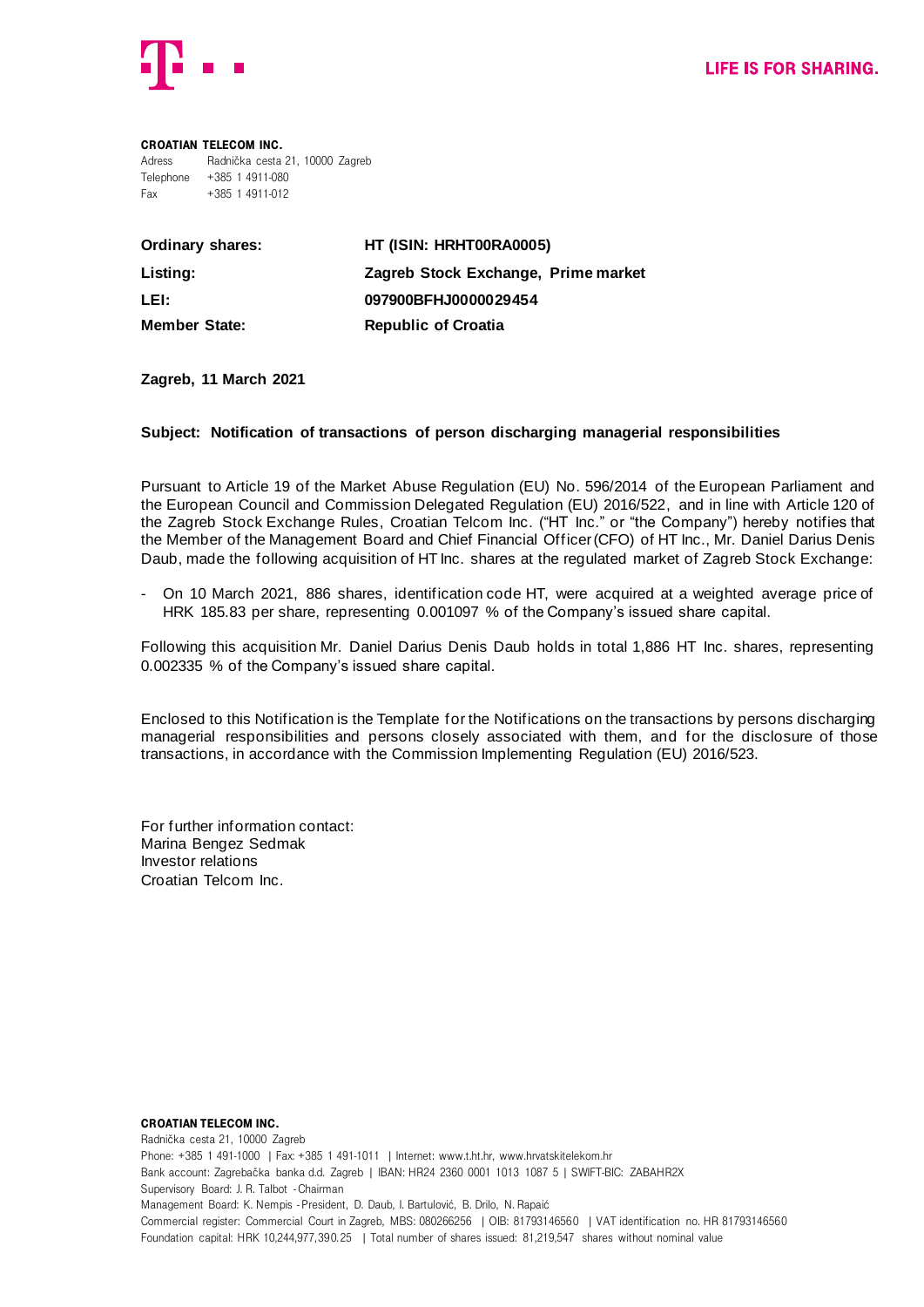**Template for notification and public disclosure of transactions by persons discharging managerial responsibilities and persons closely associated with them**

|  | 1 Details of the person discharging managerial responsibilities/person closely associated                                                                                                                   |                                                                     |           |
|--|-------------------------------------------------------------------------------------------------------------------------------------------------------------------------------------------------------------|---------------------------------------------------------------------|-----------|
|  | a) Name                                                                                                                                                                                                     | Daniel Darius Denis Daub                                            |           |
|  | 2 Reason for the notification                                                                                                                                                                               |                                                                     |           |
|  | a) Position/status                                                                                                                                                                                          | Member of the Management Board and Chief<br>Financial Officer (CFO) |           |
|  | b) Initial notification/Amendment                                                                                                                                                                           | Initial notification                                                |           |
|  | 3 Details of the issuer, emission allowance market participant, auction platform, auctioneer or<br>auction monitor                                                                                          |                                                                     |           |
|  | a) Name                                                                                                                                                                                                     | Hrvatski Telekom d.d.                                               |           |
|  | b)LEI                                                                                                                                                                                                       | 097900BFHJ0000029454                                                |           |
|  | $4$ Details of the transaction(s): section to be repeated for (i) each type of instrument; (ii) each<br>type of transaction; (iii) each date; and (iv) each place where transactions have been<br>conducted |                                                                     |           |
|  | a) Description of the financial instrument, type                                                                                                                                                            | <b>Shares</b>                                                       |           |
|  | of instrument<br>Identification code                                                                                                                                                                        | Ordinary shares of the issuer Hrvatski Telekom d.d.                 |           |
|  |                                                                                                                                                                                                             | <b>Identification code: HT</b>                                      |           |
|  |                                                                                                                                                                                                             | ISIN: HRHTOORA0005                                                  |           |
|  | b) Nature of the transaction                                                                                                                                                                                | Acquisition of shares                                               |           |
|  | c) Price(s) and volume(s)                                                                                                                                                                                   | Price(s)                                                            | Volume(s) |
|  |                                                                                                                                                                                                             | 186.00                                                              | 135       |
|  |                                                                                                                                                                                                             | 185.00                                                              | 138       |
|  |                                                                                                                                                                                                             | 185.00                                                              | 12        |
|  |                                                                                                                                                                                                             | 186.00                                                              | 60        |
|  |                                                                                                                                                                                                             | 186.00                                                              | 73        |
|  |                                                                                                                                                                                                             | 186.00                                                              | 13        |
|  |                                                                                                                                                                                                             | 186.00                                                              | 285       |
|  |                                                                                                                                                                                                             | 186.00                                                              | 31        |
|  |                                                                                                                                                                                                             | 186.00                                                              | 1         |
|  |                                                                                                                                                                                                             | 186.00                                                              | 138       |
|  | d) Aggregated information                                                                                                                                                                                   | Aggregated volume:886                                               |           |
|  | Aggregated volume<br>Price                                                                                                                                                                                  | Price: 185.83                                                       |           |
|  | e) Date of the transaction                                                                                                                                                                                  | 2021-03-10                                                          |           |